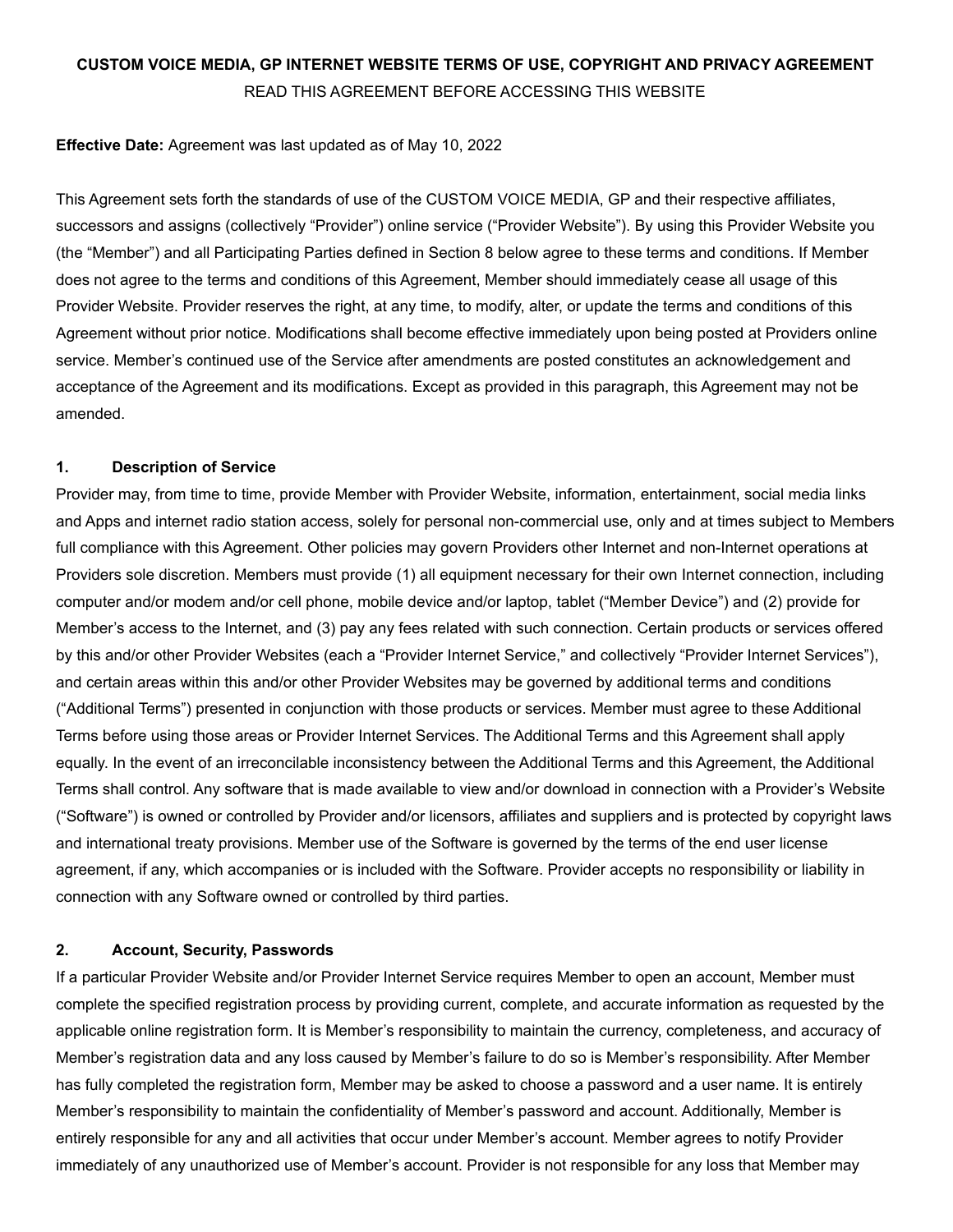incur as a result of someone else using Member's password or account, either with or without Member's knowledge. Member may cancel a Member's account by delivering notice in the manner provided in the Additional Terms governing the particular Provider Website and/or Provider Internet Service.

## **3. Fees**

Except where otherwise provided, access to and use of this Provider Website and/or the Provider Internet Services offered through Provider are currently available without charge. Provider reserves the right to charge a fee for access to or use of this Provider Website, or any Provider Internet Service available on this Provider Website at any time in the future. Member access to, or use of this Provider Website before such time, does not entitle Member to use of this Provider Website without charge in the future.

# **4. Disclaimer of Warranties**

The Provider Website and/or Provider Internet Services are provided by Provider on an "as is" and on an "as available" basis. Use of and reliance on, any advice or information obtained from or through this Provider Website and/or other Provider Internet Services is at users own risk to the fullest extent permitted by applicable law, Provider makes no representations or warranties of any kind, express or implied, regarding the use or the results of the Provider Website and/or Provider Internet Services in terms of its correctness, accuracy, reliability, or otherwise. Provider shall have no liability for any interruptions, server errors, misdirected or redirected transmissions, virus, spam or malware or any other technical difficulties in the use of the Provider Website and/or Provider Internet Services. Provider disclaims all warranties with regard to the information provided, including the implied warranties of merchantability and fitness for a particular purpose, and non-infringement.

# **5. Limitation of Liability**

PROVIDER SHALL NOT BE LIABLE FOR ANY DAMAGES WHATSOEVER, AND IN PARTICULAR PROVIDER, SHALL NOT BE LIABLE FOR ANY SPECIAL, INDIRECT, CONSEQUENTIAL, OR INCIDENTAL DAMAGES, OR DAMAGES FOR CONTENT, ERRORS OR OMISSIONS LOST PROFITS, LOSS OF REVENUE, OR LOSS OF USE, ARISING OUT OF OR RELATED TO THE PROVIDER WEBSITE OR PROVIDER INTERNET SERVICES OR THE INFORMATION CONTAINED IN THEM, WHETHER SUCH DAMAGES ARISE IN CONTRACT, NEGLIGENCE, TORT, UNDER STATUTE, IN EQUITY, AT LAW, OR OTHERWISE, EVEN IF PROVIDER HAS BEEN ADVISED OF THE POSSIBILITY OF SUCH **DAMAGES** 

# **6. Indemnification**

Member and Participating Parties agrees to indemnify, defend and hold Provider, their parents, subsidiaries, affiliates, owners, members, officers, agents and employees, harmless from any claim or demand, liability, cost or expense including reasonable attorneys' fees and costs, made by any third party due to or arising out of Member's and Participating Parties use of the Service, the violation of this Agreement, or infringement by Member, or other user of the Service using Member's computer, of any intellectual property or any other right of any person or entity.

# **7. Modifications and Interruption to Service**

Provider reserves the right to modify or discontinue the Service with or without notice to the Member. Provider shall not be liable to anyone should Provider exercise its right to modify or discontinue the Service. All users acknowledge and accept that Provider does not guarantee continuous, uninterrupted or secure access to Provider's Website and/or Provider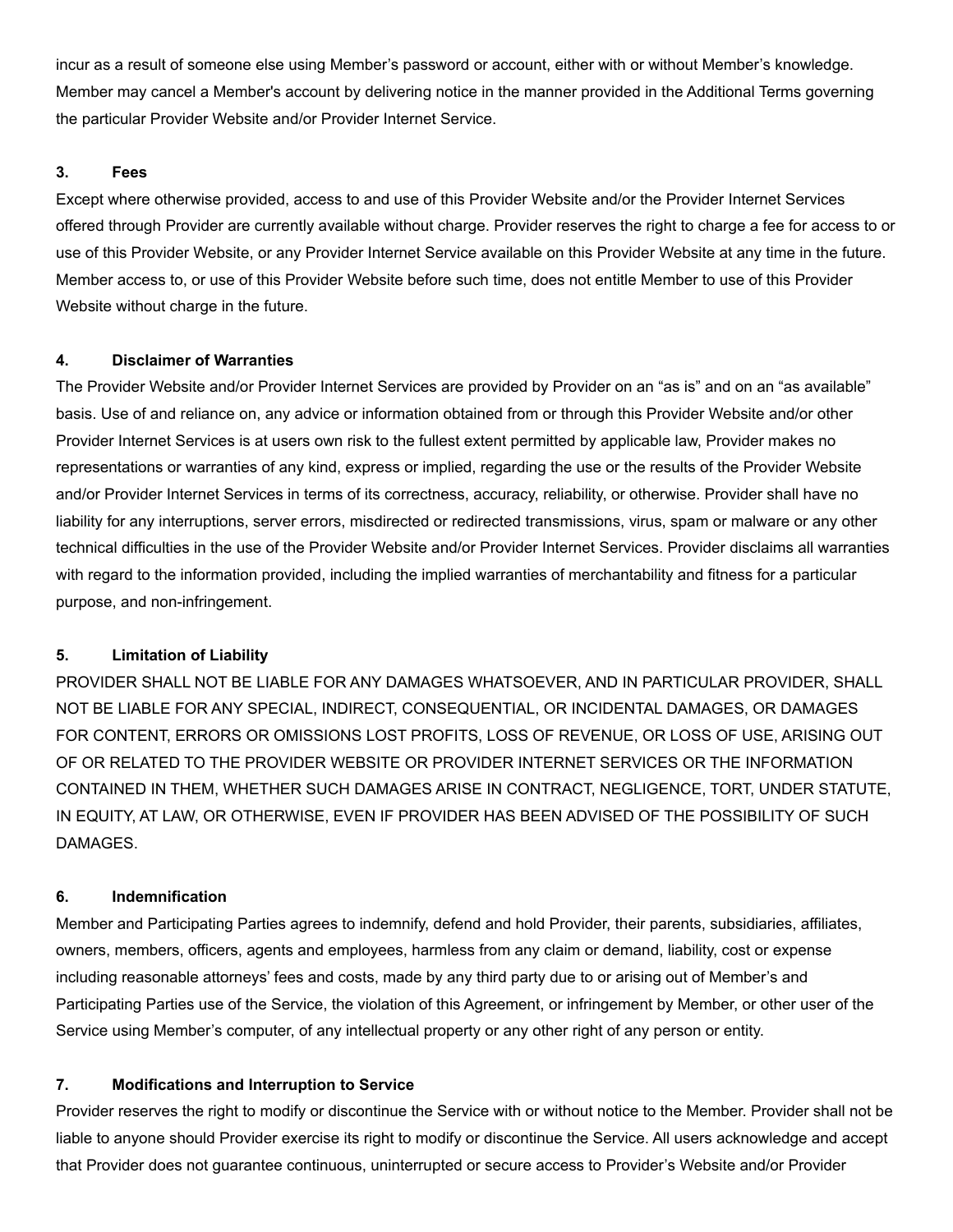Internet Services and operation may be interfered with or adversely affected by numerous factors or circumstances outside of our control.

# **8. Third Party internet Services, Third-Party Sites, Third Party Merchants and Vendors ("Collectively Participating Parties")**

Our Provider Website and/or Provider Internet Services may include links to other sites on the Internet that are owned and operated by Participating Parties. Provider does not monitor or control the Participating Parties and makes no representations or warranties in regard to any of the linked, merchant, or Participating Parties sites. Member at all times agree that any access to a Participating Parties site is at their own risk. Member acknowledges that Provider is not responsible for the availability of, or the content located on or through, any Participating Parties site. Member should contact the site administrator or webmaster for those Participating Parties sites if Member has any concerns regarding such links or the content located on such sites. Member's use of those Participating Parties sites is subject to the terms of use and privacy policies of each site, and we are not responsible therein. Provider encourages all Members to review said privacy policies of Participating Parties sites. This Provider Website and/or other Provider Internet Services may enable Member to order and receive products, information and services from Participating Parties that are not owned or operated by Provider. The purchase, payment, warranty, guarantee, delivery, maintenance, and all other matters concerning the merchandise, services or information, opinion or advice ordered or received from such businesses are solely between Member and such businesses. Provider does not endorse, warrant, or guarantee such products, information, or services, and is not liable for the accuracy, completeness, or usefulness of such information or the quality of availability of such products or services. Provider will not be a party to or in any way responsible for monitoring any transaction between Member and Participating Parties providers of such products, services, or information, or for ensuring the confidentiality of Member credit card information. Any separate charges or obligations Member incurs in Member dealings with these Participating Parties are Member's responsibility and are not part of the fee, if any, charged for the Provider Website and/or Provider Internet Service.

## **9. Disclaimer Regarding Accuracy of Participating Parties Information.**

Product specifications and other information have either been provided by Participating Parties or collected from publicly available sources. While Provider makes every effort to ensure that the information on the Provider Website or Provider Internet Service is accurate, Provider makes no representations or warranties as to the accuracy or reliability of any information provided on this Provider Website and/or Provider Internet Services. Provider makes no warranties or representations whatsoever with regard to any product provided or offered by any Participating Parties, and Member acknowledges that any reliance on representations and warranties provided by any Participating Parties shall be at Member's own risk. All Participating Parties providers and participating vendors shall hold harmless Providers and Providers Website and/or Providers of Internet Services from any claims of any kind whatsoever related to Participating Parties utilization of Provider, Providers Website's and/or Providers of Internet Services.

## **10. Content, Monitoring and Modification/Termination by Provider**

Provider has the right, but not the obligation at Provider's sole discretion, to monitor and review the content on the Provider Website and/or Provider Internet Services and Member accounts to determine compliance with the conditions of use and operating rules established by Provider Website and/or Provider Internet Services, to satisfy any law, regulation or authorized government request, or for other reasonable purposes. If Provider Website and/or Provider Internet Services become aware of any use of the Provider Website and/or Provider Internet Services which may be considered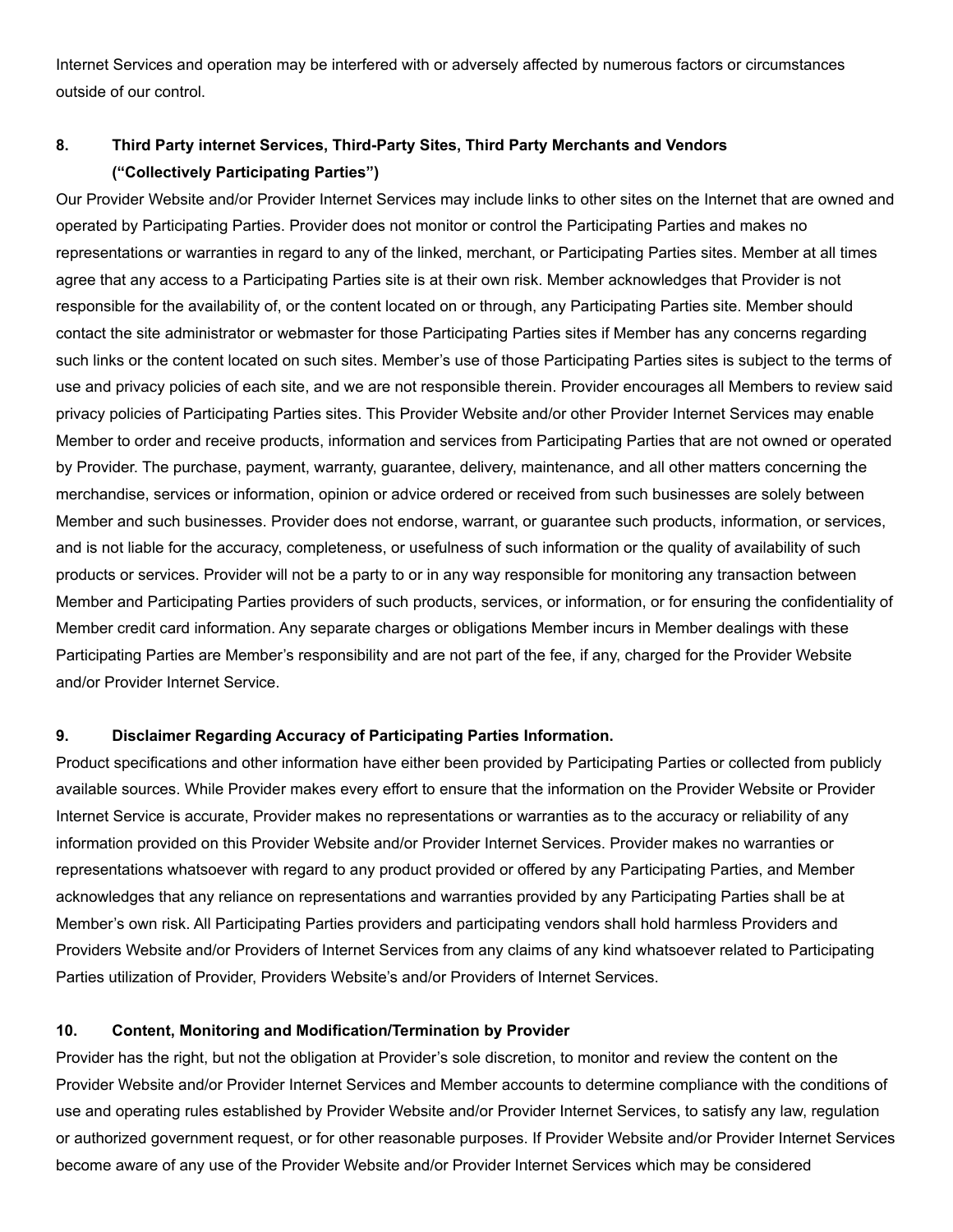inappropriate, it will respond accordingly, which response may include, but is not limited to, sharing the name and contact information of Members with law enforcement agencies. Member assumes all risk and liability with respect to use of the Provider Website and/or Provider Internet Services, including Member's continued compliance with this Agreement. By using the Provider Website and/or Provider Internet Services, Member irrevocably grants Provider Website and/or Provider Internet Services and their assigns a non-exclusive, perpetual, irrevocable, royalty-free license to:

- Copy, display, distribute, publish, and create derivative works from, communicate to the public, perform and display the Content (in whole or in part) worldwide and/or to incorporate in other works in any form, media or technology now known or later developed, solely in connection with fulfilling its obligations in this Agreement, and
- to use and disclose the Content in aggregate form, including, but not limited to, analysis and extrapolation of the Content and the demographic trends resulting therefrom for marketing and other geo-targeting purposes; provided, however, that such use shall not personally identify Member. Provider reserves the right, in its sole discretion, to modify, suspend, or terminate this Provider Website and/or any portion thereof, including any Provider Internet Services, and/or Member account, password, or use of any Provider Internet Services, or any portion thereof, at any time for any reason with or without notice to Member. Termination of Member account for a Provider Website and/or Provider Internet Services removes Member authorization to use the Provider Website and/or Provider Internet Services. In the event of termination, Member will still be bound by Member's obligations under this Agreement and any additional terms, including the warranties made by Member, and by the disclaimers and limitations of liability. Additionally, Provider shall not be liable to Member or any Participating Parties for any termination of Member access to a Provider Internet Service.

#### **11. Interactive, Subscription, and or Premium Services**

This Provider Website may offer certain Provider Internet Services having interactive, subscriber or Premium service components such as newsletters, bulletin boards, chat rooms and forums, for free or for additional charge which shall also be covered by the terms and conditions herein, or at providers sole discretion under their respective or collective Additional Terms or additional Terms of Use statements put forth by Provider and made a part hereof.

## **12. Contests/Sweepstakes**

Additional Terms apply to all contests or sweepstakes conducted by this Provider, these Additional Terms can include qualification, exclusion, conduct, post contest or sweepstake participation. Refer to this site's or Provider's other specific and general internet and/or specific and/or general non-internet contest or sweepstakes Additional Terms. In the event of an irreconcilable inconsistency between the Additional Terms and this Agreement, the Additional Terms shall control. Member acknowledges that all contesting broadcast on the audio stream of Provider is time shifted, delayed, and is different/modified from that of Providers terrestrial broadcast. Member shall hold Provider and Providers Website harmless from any and all claims related to time shifted, delayed or modified stream concerning contesting or other otherwise.

## **13. Adult Content/COPPA**

Some parts of this Provider Website and/or Provider Internet Service may contain content interpreted to be intended for people who are at least 18 years old. By viewing this adult content, Member is representing that Member is at least 18 years old and that the content is acceptable to Member. Filtering software is commercially available which can be used to exclude content that is not acceptable to Member. This software may prevent the display of all or portions of the Provider Website content. Providers Website and/or Provider Internet Services do not knowingly collect, use or disclose personally identifiable information from anyone under 13 years of age. If we determine upon collection that a user is under this age,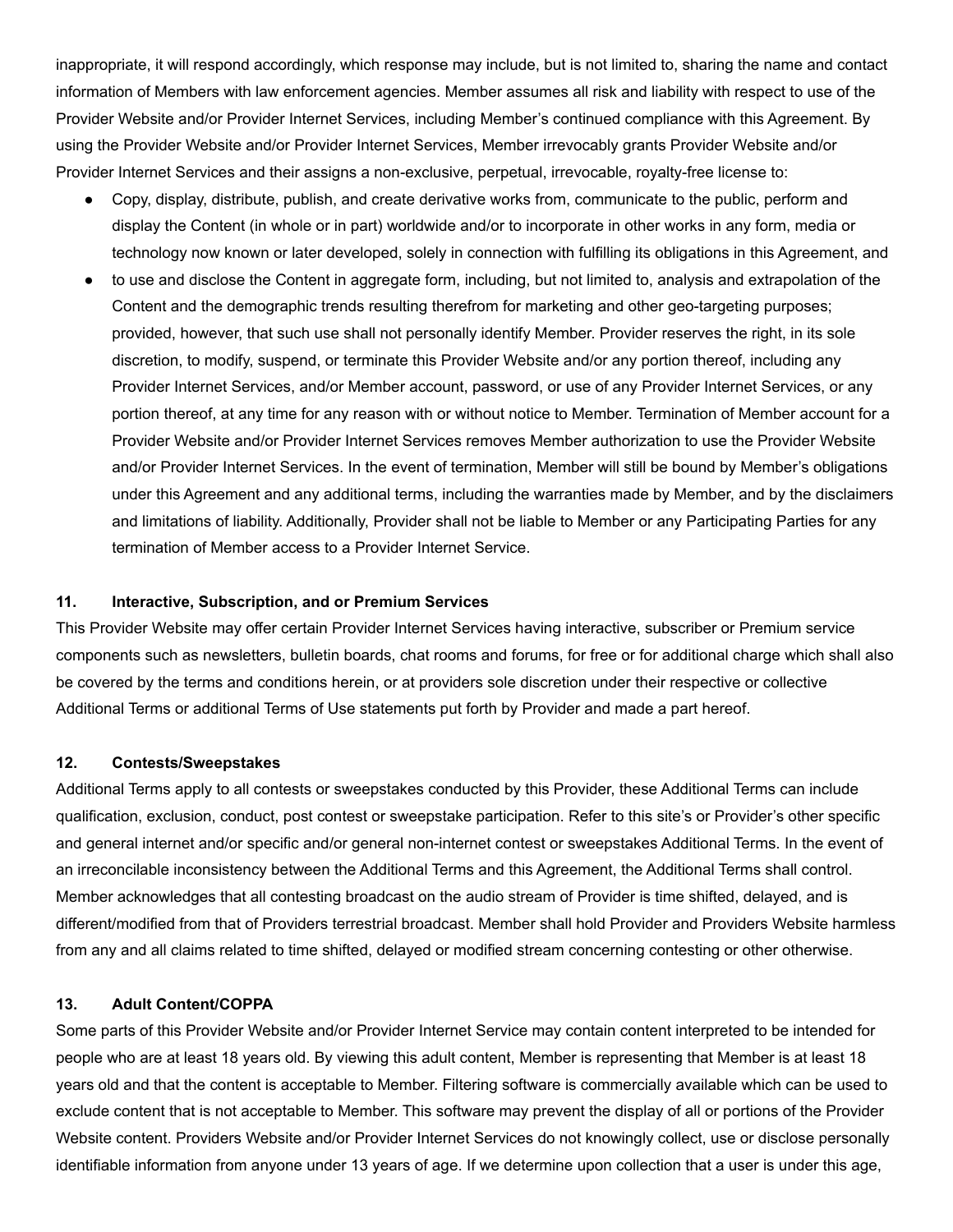we will not use or maintain his/her Personal Information without the parent/guardian's consent. If we become aware that we have unknowingly collected personally identifiable information from a child under the age of 13, we will make reasonable efforts to delete such information from our records. Please refer to our Children's Online Privacy Protection Act ("COPPA) link contained in Providers Website and/or Provider Internet Services.

## **14. Governing Law**

Providers Website and/or Provider Internet Services are originated, operated and provided in the Commonwealth of Kentucky. As such, Provider is subject to its laws, and such laws will govern this Agreement, without giving effect to any choice of law rules. Provider makes no representation that our Provider Website or Provider Internet Services or other services are appropriate, legal or available for use in other locations. Accordingly, if Member chooses to access Provider Website and/or other Provider Internet Services Member agree to do so subject to the internal laws of the Commonwealth of Kentucky.

# **15. Compliance with Laws**

Member assumes all knowledge of applicable law and are responsible for compliance with any such laws. Member may not use the Service in any way that violates applicable state, federal, or international laws, regulations or other government requirements. Member further agrees not to transmit any material that encourages conduct that could constitute a criminal offense, give rise to civil liability or otherwise violate any applicable local, state, national, or international law or regulation. MEMBER MAY NOT USE OR ACCESS ANY PROVIDER WEBSITE AND/OR PROVIDER INTERNET SERVICE FOR ANY PURPOSE THAT IS UNLAWFUL OR PROHIBITED BY THIS AGREEMENT AND/OR ANY APPLICABLE ADDITIONAL TERMS. MEMBER ACCESS TO ANY PROVIDER WEBSITE AND/OR PROVIDER INTERNET SERVICE MAY BE TERMINATED IMMEDIATELY IN PROVIDER'S SOLE DISCRETION, WITH OR WITHOUT NOTICE, IF MEMBER FAILs TO COMPLY WITH ANY PROVISIONS OF THIS AGREEMENT AND OR ADDITIONAL TERMS, OR FOR ANY OTHER REASON, OR NO REASON

## **16. Copyright and Trademark Information**

All content included or available on this site, including site design, text, graphics, interfaces, and the selection and arrangements thereof is the property of Provider and/or third parties protected by intellectual property rights. Any use of materials on the Provider Website and/or Provider internet Service, including reproduction, modification, distribution, or replication, any form of data extraction or data mining, or other commercial exploitation of any kind, without express prior written permission of the President of Provider is strictly prohibited. Member agrees that they will not use any robot, spider, or other automatic device, or manual process to monitor or copy Provider web pages or the content contained therein without express prior written permission of the President of Provider. All content demarcated with a trademark or trade name, dba, aka, etc. ("Proprietary Marks") are either Proprietary Marks of Provider or vendors or other respective Proprietary Marks owners ("Vendors") of the Provider. Such Provider or Vendor Proprietary Marks may not be used in connection with any product or service that is not provided by Provider and/or its Vendors, in any manner that is likely to cause confusion among Members, customers, or in any manner that disparages or discredits Provider and/or its Vendors. Vendor Proprietary Marks are those of their respective owners, and constitute neither an endorsement nor a recommendation of those Vendors or other respective owners. In addition, such use of Proprietary Marks or links to the web sites of Vendors is not intended to imply, directly or indirectly, that those Vendors endorse or have any affiliation with nor are they endorser by, Provider.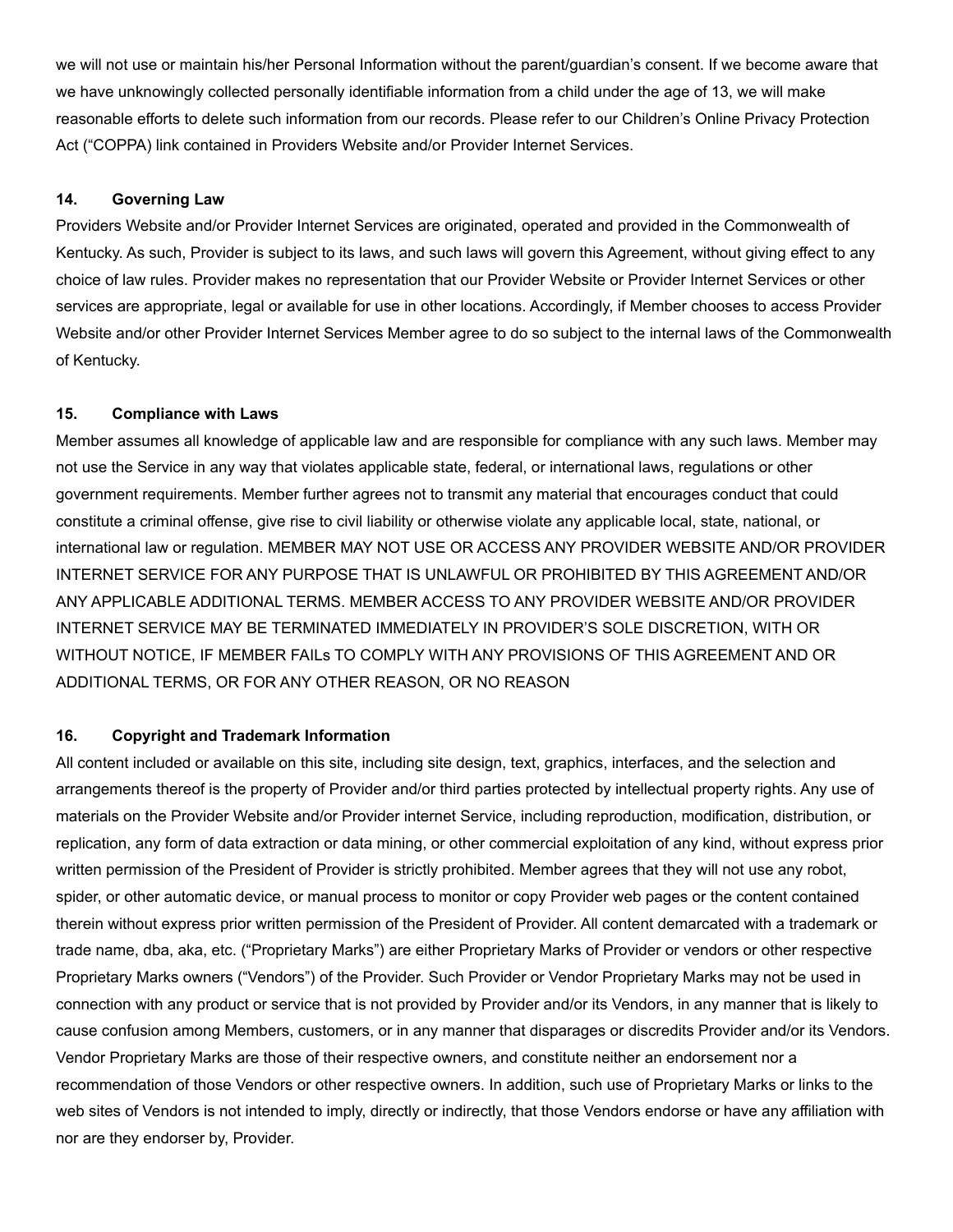# **17. Botnets**

Provider retains the right, at Provider's sole discretion, to terminate any accounts involved with botnets and related activities. If any hostnames are used as command and control points for botnets, Provider reserves the right to direct the involved hostnames to a honeypot, loopback address, logging facility, or any other destination at our discretion.

# **18. Member Code of Conduct**

In accessing and using Providers Website and/or Provider Internet Services Member agrees and acknowledges that they will not:

- Make any posting that infringes or violates any intellectual property or other right of any entity or person, including, without limitation, copyrights, patents, trademarks, laws governing trade secrets, rights to privacy, or publicity, or make or deliver any posting that Member does not have a right to make available under law or other contractual or fiduciary relationships.
- Make or post any unsolicited advertisement, promotional materials, junk email, bulk email, spam phishing schemes, chain letters, surveys or contests, or solicit participation in any pyramid schemes.
- Make any unlawful postings or provide links to or through this Providers Website and/or Provider Internet Services, which advocate illegal activity, and/or containing material that could be considered harmful, obscene, pornographic, indecent, lewd, violent, abusive, profane, insulting, threatening, harassing, hateful or, otherwise objectionable, or any postings containing material that harasses, victimizes, degrades, or intimidates an individual or group of individuals on the basis of religion, race, ethnicity, sexual orientation, gender, age, or disability, or make or provide links to, any postings containing defamatory, false or libelous material.
- Impersonate, disguise, manipulate or forge the identity of another person or entity or falsely state or otherwise misrepresent the origin of the posting or the Member's affiliation with a person or entity, or adopt a false identity if the purpose of doing so is to mislead, deceive, or defraud another.
- Harvest or otherwise collect information about others, or make any posting containing personal information, such as phone numbers, social security numbers, account numbers, addresses or other identifying information.
- Use Providers Website and/or Provider Internet Services in any manner which could damage, disable, overburden, or impair or otherwise interfere with the use of Providers Website and/or Provider Internet Services or other Members' devices, or cause damage, disruption or limit the functioning of any software, hardware, or telecommunications equipment.
- Attempt to gain unauthorized access to Providers Website and/or Provider Internet Services, any related website, other accounts, computer system, or networks connected to this Providers Website and/or Provider Internet Services, through hacking, password mining, or any other means.

# **19. Other Terms**

If any provision of this Terms of Use Agreement shall be unlawful, void or unenforceable for any reason, the other provisions (and any partially-enforceable provision) shall not be affected thereby and shall remain valid and enforceable to the maximum possible extent. Member agrees that this Agreement and any other agreements referenced herein may be assigned by Provider, in our sole discretion, to a third party in the event of a merger or acquisition. This Agreement shall apply in addition to, and shall not be superseded by, any other written agreement between us in relation to Member participation as a Member. Member agrees that by accepting this Agreement, Member is consenting to the use and disclosure of their personally identifiable information and other practices described in Providers Privacy Policy Statement below.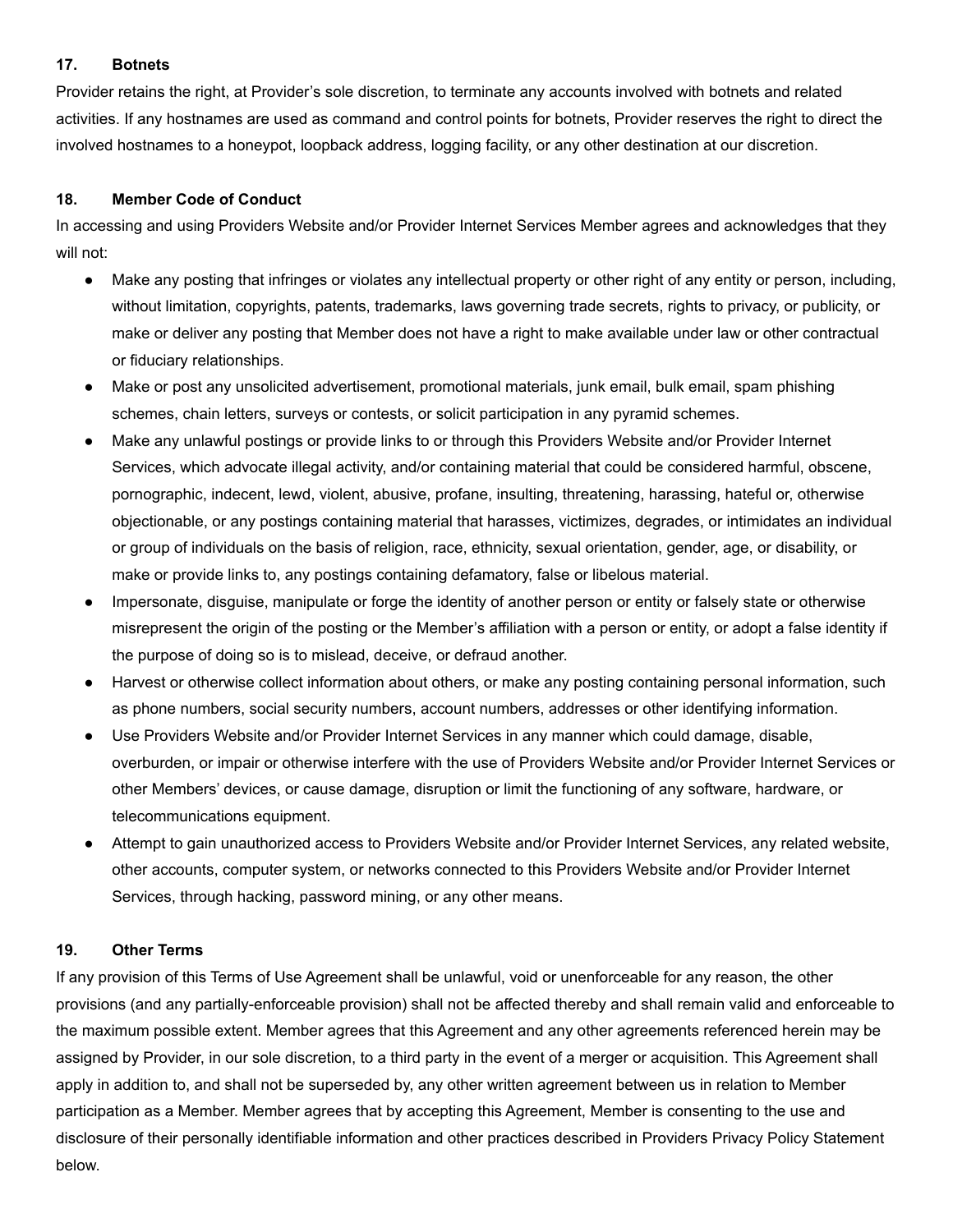## **20. PRIVACY STATEMENT OF PROVIDER.**

- A. Acknowledgement and Acceptance of Terms Provider is committed to protecting Member privacy. This Privacy Statement sets forth Provider's current privacy practices with regard to the information Provider collects when Member or Member's Member Device interacts with our Provider Website and/or Provider Internet Services. By accessing the Provider Website and/or Provider Internet Services Member acknowledges and fully understands this Privacy Statement and freely consents to the information collection and use practices described in this Privacy Statement.
- B. Participating Parties Policies Related services and offerings with links from the Provider Website and/or Provider Internet Service, including Participating Parties sites, may have their own privacy statements that can be viewed by clicking on the corresponding links within each respective website. Participating Parties and others who participate in our Provider Website and/or Provider Internet Services are encouraged to participate in industry privacy initiatives and to take a responsible attitude towards consumer privacy. However, since Provider does not have direct control over the policies or practices of Participating Parties and other third parties, Provider is not responsible for the privacy practices or contents of those sites. Provider recommends and encourages that Member always review the privacy policies of all Participating Parties and other third parties before Member provides any personal information or completes any transaction with such parties.
- C. Information Provider Collects and How Provider Uses It As set forth below in this subsection, Provider collects both Personally Identifiable and Non- Personally Identifiable information, from and about its Members three ways: directly from Provider Web Server logs, the Member, and with Cookies.

## **Personally Identifiable Information**

Online privacy concerns focus on the protection of "personally identifiable" information which an individual or customer reasonably expects to be kept private. As the term suggests, "personally identifiable" information is information that can be associated with a specific individual or entity. The only personally identifiable information Provider collects about individual Members through Member Devices is information supplied voluntarily by the Member. Members interacting with our Provider Website and/or Provider Internet Services may provide Provider with name, address, telephone number, e-mail address, domain name or URL or other personally identifiable information that Provider may use for its own business purposes. Provider will collect and use this information for the ability to provide and change service, to anticipate and resolve problems with your service, for billing purposes, or to create or inform you of products and services that better meet our Member needs.

## **Non-Personally Identifiable Information**

Provider Website and/or Provider Internet Services does collect some non-personally identifiable generic information about our Members as a means of measuring the effectiveness of our Provider Website and/or Provider Internet Services. Provider identifies certain Member information in the normal course of operation, but such information does not reveal a Member's personal identity. We collect this information only in the aggregate and use it to evaluate and improve our Provider Website and/or Provider Internet Services. The following are examples of non-personally identifiable generic information:

● IP Addresses: An IP address is a number that is assigned to a Member's Device whenever that Member is using the World Wide Web. Provider Website and/or Provider Internet Services servers must be able to identify individual computers by their IP address. Provider Website and/or Provider Internet Services collects IP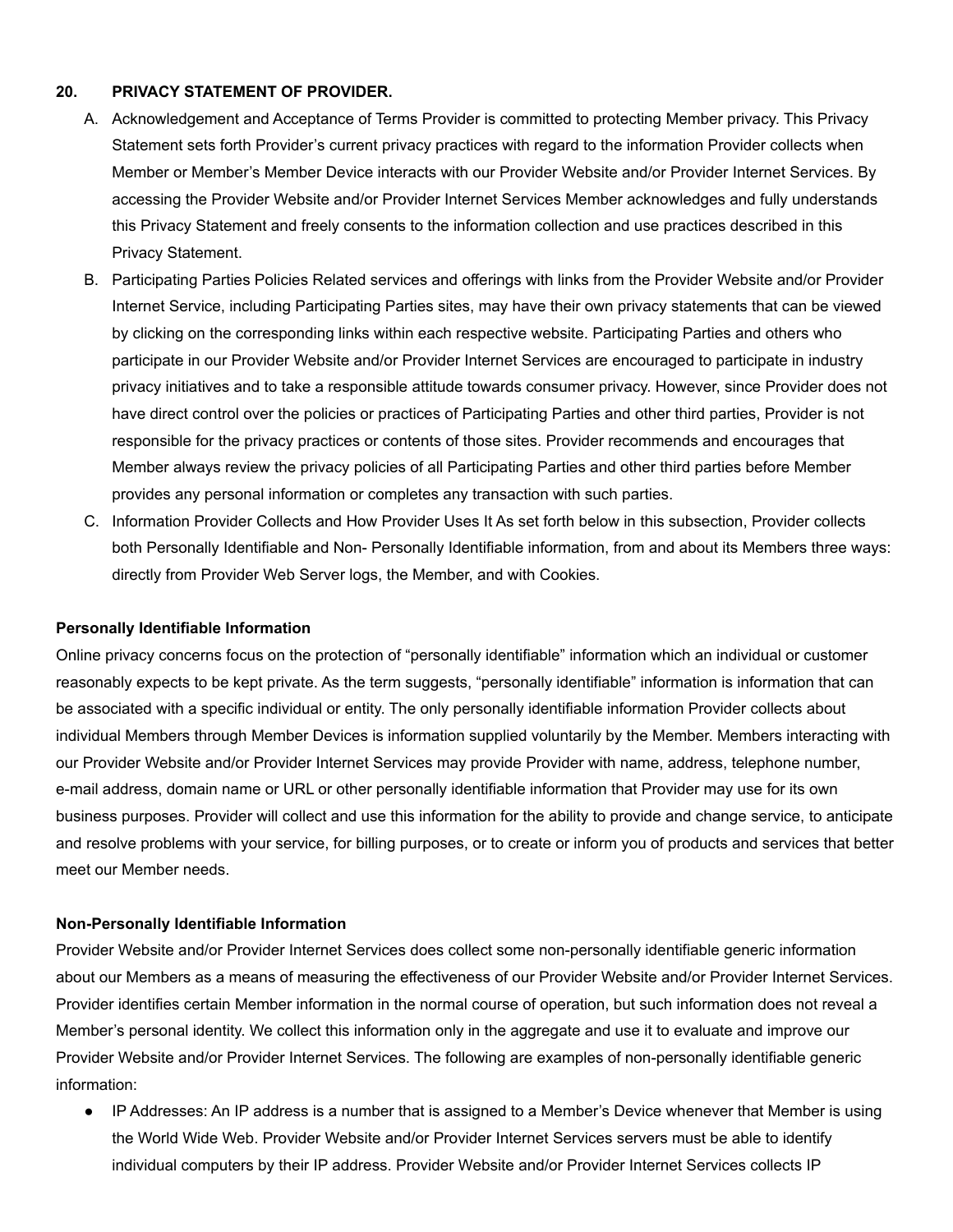addresses for the purposes of system administration security and to report aggregate usage information. Provider Website and/or Provider Internet Services do not link IP addresses to any personally identifiable information.

Member Device settings: Settings, technical and other information from your Member Device, such as your operating system, browser version, connectivity, various communication parameters and other information related to the operation and interaction of Provider Website and/or Provider Internet Services may be collected by Provider. Except as otherwise provided in this policy, Provider will use such information solely in order to provide technically appropriate formatting of information provided by Provider Website and/or Provider Internet Services. The collection of this information will not include any personally identifiable information about any individual Member.

**a. Web Server Logs** When Members visit the Provider Website and/or Provider Internet Service, Provider may track information to administer the Provider Website and/or Provider Internet Services and analyze the usage. Some examples of information which may be tracked include:

- Member Internet protocol address.
- The kind of browser or computer Member uses.
- Number of links Member click within the site.
- State or country from which Member accessed the site.
- Date and time of Member visit. Name of Member Internet service provider.
- Web page Member linked to our site from pages Member viewed on the site.

**b. Use of Cookies** Provider may use cookies to personalize or enhance Member's user experience. A cookie is a small text file that is placed on Member's hard disk by a Web page server. Cookies cannot be used to run programs or deliver viruses to Member's computer. Cookies are uniquely assigned to Member, and can only be read by a Web Server in the domain that issued the cookie to Member. One of the primary purposes of cookies is to provide a convenience feature to save Member time. For example, if Member personalizes a web page, or navigates within a site, a cookie helps the site to recall Member specific information on subsequent visits. Hence, this simplifies the process of delivering relevant content and eases site navigation by providing and saving Member preferences and login information as well as providing personalized functionality. Provider reserves the right to share aggregated site statistics with partner companies and Participating Parties, but does not allow other companies to place cookies on our Provider Website unless there is a temporary, overriding customer value (such as merging into Provider Website a site that relies on third-party cookies). Members have the ability to accept or decline cookies. Most Web browsers automatically accept cookies, but Member can usually modify Member's browser setting to decline cookies. If Member rejects cookies by changing Member's browser settings then be aware that this may disable some of the functionality on our Provider Website.

**c. Personal Information Users** Visitors to Provider's Website and/or Provider Internet Service may have the ability to register to purchase services. When Member registers, Provider will request some personal information such as name, address, email, telephone number or facsimile number, account number and other relevant information. If Member is purchasing a service, Provider will request financial information. Any financial information collected is used only to bill Member for the services Member purchased. If Member purchases by credit card, this information may be forwarded to Member's credit card provider. For other types of registrations, we will ask for the relevant information. Member may also be asked to disclose personal information to us so that Provider can provide assistance and information to Member. For example, such data may be warranted in order to provide online technical support and troubleshooting. Provider will not